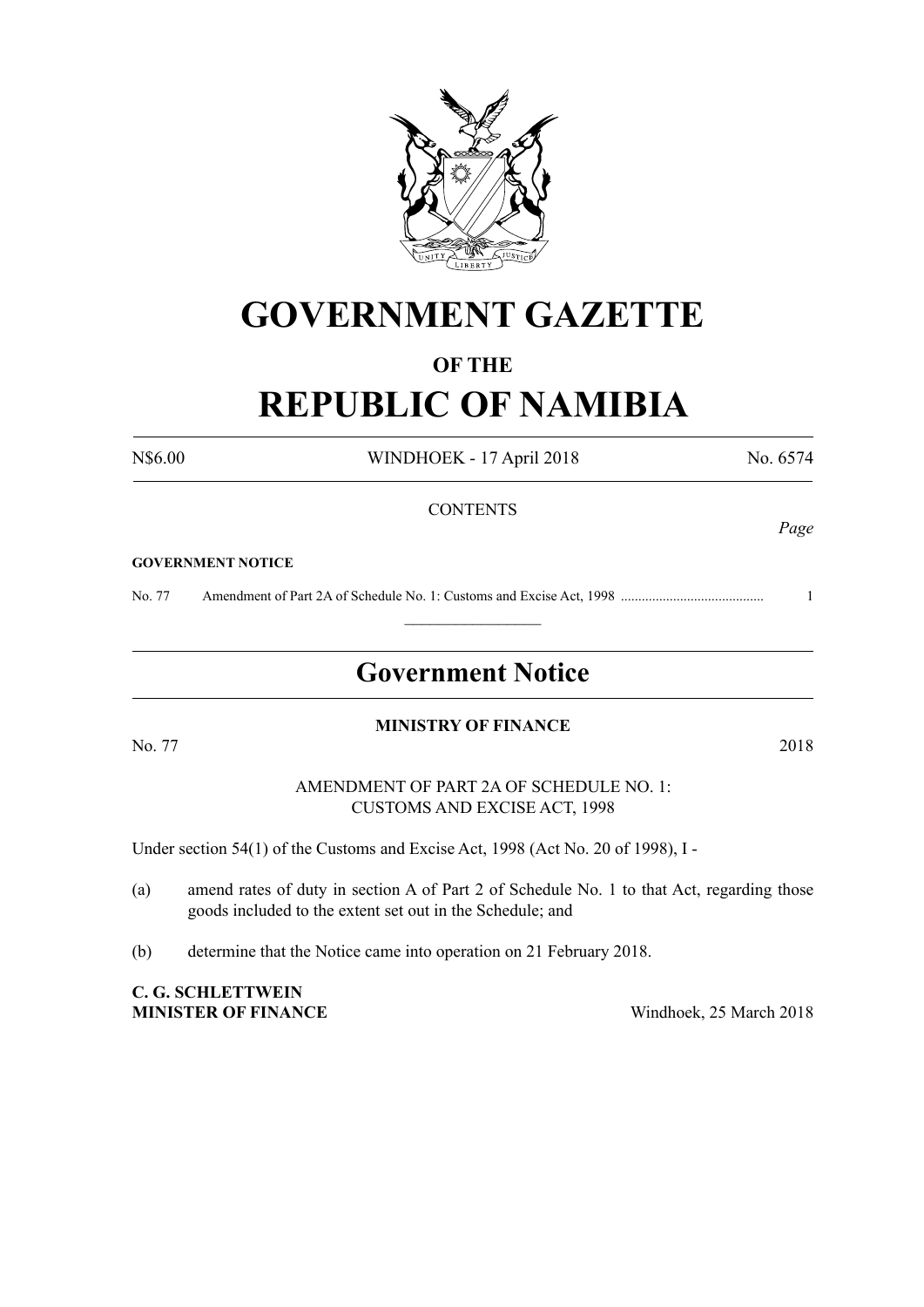## **SCHEDULE**

## **Specific Excise Duties**

| <b>Tariff Item</b> | <b>Tariff sub-</b><br>heading | <b>Article Description</b>                                                                                                                                                                                                                                                                                                                                                                                                                                        | <b>Rate of Excise</b><br>Duty |  |
|--------------------|-------------------------------|-------------------------------------------------------------------------------------------------------------------------------------------------------------------------------------------------------------------------------------------------------------------------------------------------------------------------------------------------------------------------------------------------------------------------------------------------------------------|-------------------------------|--|
| 104.00             |                               | PREPARED FOODSTUFFS; BEVERAGES, SPIRITS AND VINEGAR; TOBACCO                                                                                                                                                                                                                                                                                                                                                                                                      |                               |  |
| 104.01             | 19.01                         | Malt extract; food preparations of flour, groats, meal, starch or malt extract, not<br>containing cocoa or containing less than 40 per cent by mass of cocoa calculated on<br>a totally defatted basis, not elsewhere specified or included; food preparations of<br>goods of headings 04.01 to 04.04, not containing cocoa or<br>containing less than 5 per cent by mass of cocoa calculated on a totally defatted<br>basis not elsewhere specified or included: |                               |  |
| 104.01.10          | 1901.90.20                    | Traditional African beer powder as defined in Additional Note 1 to<br>Chapter 19                                                                                                                                                                                                                                                                                                                                                                                  | 34,7c/kg                      |  |
| 104.10             | 22.03                         | Beer made from malt:                                                                                                                                                                                                                                                                                                                                                                                                                                              |                               |  |
| 104.10.10          | 2203.00.05                    | Traditional African beer as defined in Additional Note 1 to Chapter 22                                                                                                                                                                                                                                                                                                                                                                                            | 7,82c/li                      |  |
| 104.10.20          | 2203.00.90                    | Other                                                                                                                                                                                                                                                                                                                                                                                                                                                             | N\$95.03/li aa                |  |
| 104.15             | 22.04                         | Wine of fresh grapes, including fortified wines; grape must (excluding that of<br>heading $20.09$ ):                                                                                                                                                                                                                                                                                                                                                              |                               |  |
| 104.15.01          | 2204.10                       | Sparkling wine                                                                                                                                                                                                                                                                                                                                                                                                                                                    | N\$12.43/li                   |  |
| 104.15             | 2204.21                       | In containers holding 2 li or less:                                                                                                                                                                                                                                                                                                                                                                                                                               |                               |  |
| 104.15             | 2204.21.4                     | <b>Unfortified wine:</b>                                                                                                                                                                                                                                                                                                                                                                                                                                          |                               |  |
| 104.15.03          | 2204.21.41                    | With an alcoholic strength of at least 4.5 per cent by volume but not<br>exceeding 16.5 per cent by vol.                                                                                                                                                                                                                                                                                                                                                          | N\$3.91/li                    |  |
| 104.15.04          | 2204.21.42                    | Other                                                                                                                                                                                                                                                                                                                                                                                                                                                             | N\$190.08/li aa               |  |
| 104.15             | 2204.21.5                     | <b>Fortified wine:</b>                                                                                                                                                                                                                                                                                                                                                                                                                                            |                               |  |
| 104.15.05          | 2204.21.51                    | With an alcoholic strength of at least 15 per cent by volume but not<br>exceeding 22 per cent by vol.                                                                                                                                                                                                                                                                                                                                                             | N\$6.54/li                    |  |
| 104.15.06          | 2204.21.52                    | Other                                                                                                                                                                                                                                                                                                                                                                                                                                                             | N\$190.08/li aa               |  |
| 104.15             | 2204.22                       | In containers holding more than 2 li but not more than 10 li:                                                                                                                                                                                                                                                                                                                                                                                                     |                               |  |
| 104.15             | 2204.22.4                     | <b>Unfortified wine:</b>                                                                                                                                                                                                                                                                                                                                                                                                                                          |                               |  |
| 104.15.13          | 2204.22.41                    | With an alcoholic strength of at least 4.5 per cent by volume but not<br>exceeding 16.5 per cent by vol.                                                                                                                                                                                                                                                                                                                                                          | N\$3.91/li                    |  |
| 104.15.15          | 2204.22.42                    | Other                                                                                                                                                                                                                                                                                                                                                                                                                                                             | N\$190.08/li aa               |  |
| 104.15             | 2204.22.5                     | <b>Fortified wine:</b>                                                                                                                                                                                                                                                                                                                                                                                                                                            |                               |  |
| 104.15.17          | 2204.22.51                    | With an alcoholic strength of at least 15 per cent by volume but not<br>exceeding 22 per cent by vol.                                                                                                                                                                                                                                                                                                                                                             | N\$6.54/li                    |  |
| 104.15.19          | 2204.22.52                    | Other                                                                                                                                                                                                                                                                                                                                                                                                                                                             | N\$190.08/li aa               |  |
| 104.15             | 2204.29                       | Other:                                                                                                                                                                                                                                                                                                                                                                                                                                                            |                               |  |
| 104.15             | 2204.29.4                     | <b>Unfortified wine:</b>                                                                                                                                                                                                                                                                                                                                                                                                                                          |                               |  |
| 104.15.21          | 2204.29.41                    | With an alcoholic strength of at least 4.5 per cent by volume but not<br>exceeding 16.5 per cent by vol.                                                                                                                                                                                                                                                                                                                                                          | N\$3.91/li                    |  |
| 104.15.23          | 2204.29.42                    | Other                                                                                                                                                                                                                                                                                                                                                                                                                                                             | N\$190.08/li aa               |  |
| 104.15             | 2204.29.5                     | <b>Fortified wine:</b>                                                                                                                                                                                                                                                                                                                                                                                                                                            |                               |  |
| 104.15.25          | 2204.29.51                    | With an alcoholic strength of at least 15 per cent by volume but not<br>exceeding 22 per cent by vol.                                                                                                                                                                                                                                                                                                                                                             | N\$6.54/li                    |  |
| 104.15.27          | 2204.29.52                    | Other                                                                                                                                                                                                                                                                                                                                                                                                                                                             | N\$190.08/li aa               |  |
| 104.16             | 22.05                         | Vermouth and other wine of fresh grapes flavoured with plants or aromatic<br>substances:                                                                                                                                                                                                                                                                                                                                                                          |                               |  |
| 104.16             | 2205.10                       | In containers holding 2 li or less:                                                                                                                                                                                                                                                                                                                                                                                                                               |                               |  |
| 104.16.01          | 2205.10.10                    | Sparkling                                                                                                                                                                                                                                                                                                                                                                                                                                                         | N\$12.43/li                   |  |
| 104.16             | 2205.10.2                     | <b>Unfortified:</b>                                                                                                                                                                                                                                                                                                                                                                                                                                               |                               |  |
| 104.16.03          | 2205.10.21                    | With an alcoholic strength of at least 4.5 per cent by volume but not<br>exceeding 15 per cent by vol.                                                                                                                                                                                                                                                                                                                                                            | N\$3.91/li                    |  |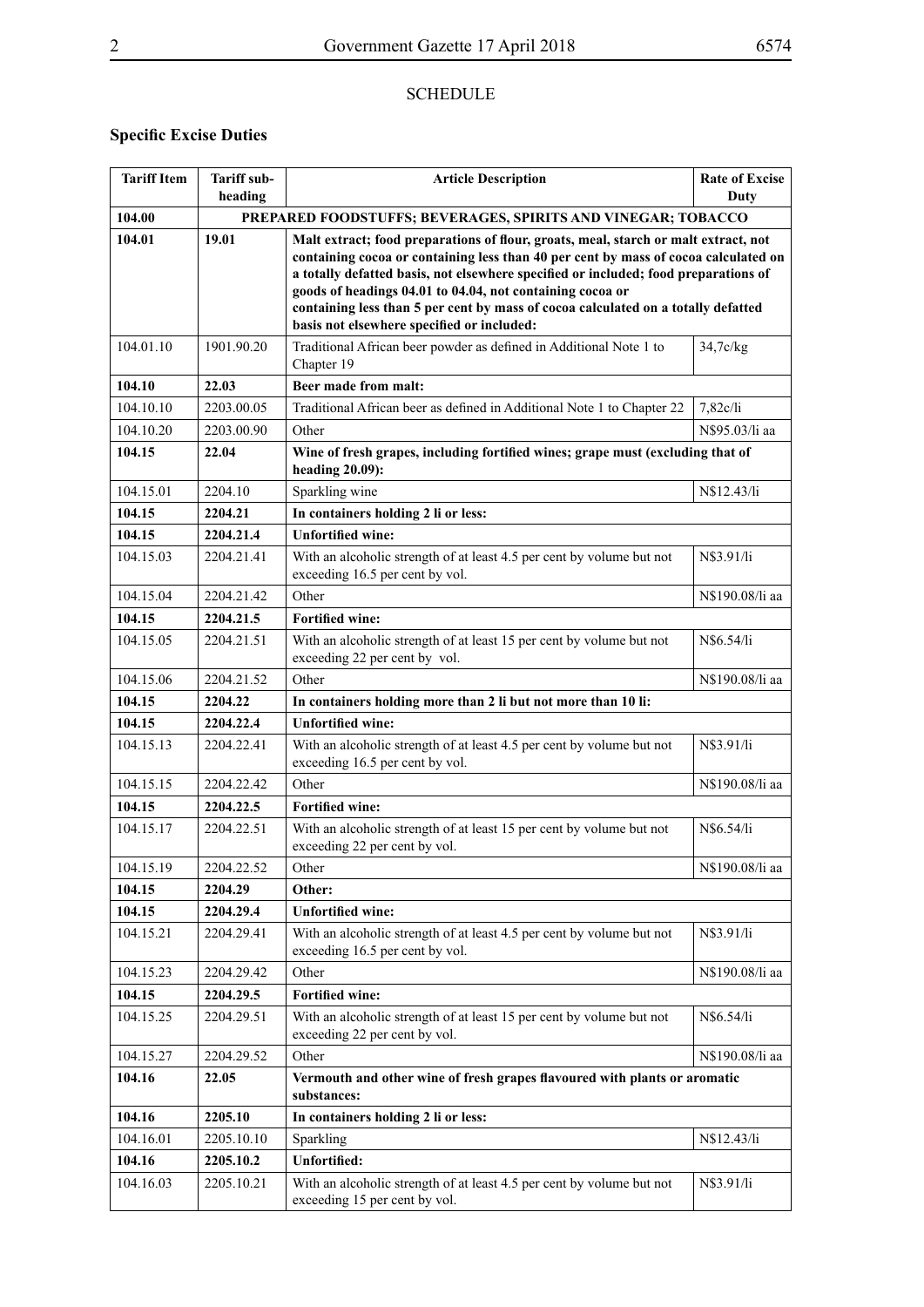| ۰.<br>۰. |              |
|----------|--------------|
| ×        | e.           |
|          |              |
|          | I<br>I<br>۰. |
|          |              |

| 104.16.04 | 2205.10.22 | Other                                                                                                                                                                                                                                                                      | N\$190.08/li aa |
|-----------|------------|----------------------------------------------------------------------------------------------------------------------------------------------------------------------------------------------------------------------------------------------------------------------------|-----------------|
| 104.16    | 2205.10.3  | Fortified:                                                                                                                                                                                                                                                                 |                 |
| 104.16.05 | 2205.10.31 | With an alcoholic strength of at least 15 per cent by volume but not<br>exceeding 22 per cent by vol.                                                                                                                                                                      | N\$6.54/li      |
| 104.16.06 | 2205.10.32 | Other                                                                                                                                                                                                                                                                      | N\$190.08/li aa |
| 104.16    | 2205.90    | Other:                                                                                                                                                                                                                                                                     |                 |
| 104.16    | 2205.90.2  | <b>Unfortified:</b>                                                                                                                                                                                                                                                        |                 |
| 104.16.09 | 2205.90.21 | With an alcoholic strength of at least 4.5 per cent by volume but not<br>exceeding 15 per cent by vol.                                                                                                                                                                     | N\$3.91/li      |
| 104.16.10 | 2205.90.22 | Other                                                                                                                                                                                                                                                                      | N\$190.08/li aa |
| 104.16    | 2205.90.3  | <b>Fortified:</b>                                                                                                                                                                                                                                                          |                 |
| 104.16.11 | 2205.90.31 | With an alcoholic strength of at least 15 per cent by volume but not<br>exceeding 22 per cent by vol.                                                                                                                                                                      | N\$6.54/li      |
| 104.16.12 | 2205.90.32 | Other                                                                                                                                                                                                                                                                      | N\$190.08/li aa |
| 104.17    | 22.06      | Other fermented beverages (for example, cider, perry and mead, saké); mixtures<br>of fermented beverages and mixtures of fermented beverages and non-<br>alcoholic beverages, not elsewhere specified or included:                                                         |                 |
| 104.17.03 | 2206.00.05 | Sparkling fermented fruit or mead beverages; mixtures of sparkling<br>fermented beverages derived from the fermentation of fruit or honey;<br>mixtures of sparkling fermented fruit or mead beverages and non-<br>alcoholic beverages                                      | N\$12.43/li     |
| 104.17.05 | 2206.00.15 | Traditional African beer as defined in Additional Note 1 to Chapter 22                                                                                                                                                                                                     | 7,82c/li        |
| 104.17.07 | 2206.00.17 | Other fermented beverages, unfortified, with an alcoholic strength of<br>less than 2.5 per cent by volume                                                                                                                                                                  | N\$95.03/li aa  |
| 104.17.09 | 2206.00.19 | Other fermented beverages of non-malted cereal grains, unfortified,<br>with an alcoholic strength of at least 2.5 per cent by volume but not<br>exceeding 9 per cent by vol.                                                                                               | N\$95.03/li aa  |
| 104.17.11 | 2206.00.21 | Other mixtures of fermented beverages of non-malted cereal grains<br>and non-alcoholic beverages, unfortified, with an alcoholic strength of<br>at least 2.5 per cent by volume but not exceeding 9 per cent by vol.                                                       | N\$95.03/li aa  |
| 104.17.15 | 2206.00.81 | Other fermented apple or pear beverages, unfortified, with an alco-<br>holic strength of at least 2.5 per cent by volume but not exceeding 15<br>per cent by vol.                                                                                                          | N\$95.03/li aa  |
| 104.17.16 | 2206.00.82 | Other fermented fruit beverages and mead beverages, including mix-<br>tures of fermented beverages derived from the fermentation of fruit or<br>honey, unfortified, with an alcoholic strength of at least 2.5 per cent<br>by volume but not exceeding 15 per cent by vol. | N\$95.03/li aa  |
| 104.17.17 | 2206.00.83 | Other fermented apple or pear beverages, fortified, with an alcoholic<br>strength of at least 15 per cent by volume but not exceeding 23 per<br>cent by vol.                                                                                                               | N\$76.08/li aa  |
| 104.17.21 | 2206.00.84 | Other fermented fruit beverages and mead beverages including mix-<br>tures of fermented beverages derived from the fermentation of fruit<br>or honey, fortified, with an alcoholic strength of at least15 per cent by<br>volume but not exceeding 23 per cent by vol       | N\$76.08/li aa  |
| 104.17.25 | 2206.00.87 | Other mixtures of fermented fruit or mead beverages and non-alcohol-<br>ic beverages, fortified,<br>with an alcoholic strength of at least 15 per cent by volume but not<br>exceeding 23 per cent by vol.                                                                  | N\$76.08/li aa  |
| 104.17.90 | 2206.00.90 | Other                                                                                                                                                                                                                                                                      | N\$190.08/li aa |
| 104.21    | 22.07      | Undenatured ethyl alcohol of an alcoholic strength by volume of 80 per cent vol. or<br>higher; ethyl alcohol and other spirits, denatured, of any strength:                                                                                                                |                 |
| 104.21.01 | 2207.10    | Undenatured ethyl alcohol of an alcoholic strength by volume of 80<br>per cent vol. or higher                                                                                                                                                                              | N\$190.08/li aa |
| 104.21.03 | 2207.20    | Ethyl alcohol and other spirits, denatured, of any strength                                                                                                                                                                                                                | N\$190.08/li aa |
| 104.23    | 22.08      | Undenatured ethyl alcohol of an alcoholic strength by volume of less than 80 per<br>cent vol.; spirits, liqueurs and other spirituous beverages:                                                                                                                           |                 |
| 104.23    | 2208.20    | Spirits obtained by distilling grape wine or grape marc:                                                                                                                                                                                                                   |                 |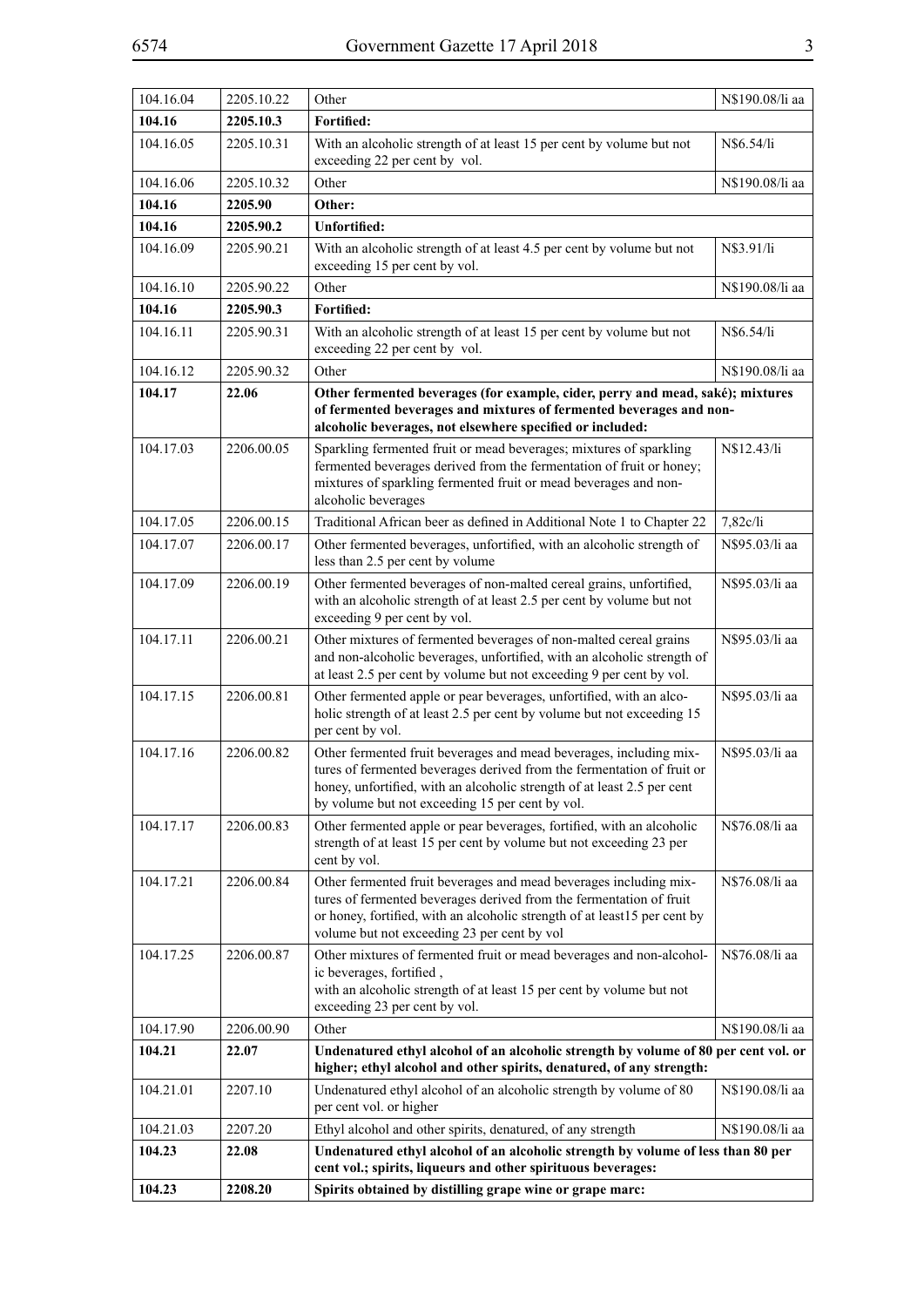| 104.23.   | 2208.20.1  | In containers holding 2 li or less:                                                                            |                          |
|-----------|------------|----------------------------------------------------------------------------------------------------------------|--------------------------|
| 104.23.01 | 2208.20.11 | Brandy as defined in Additional Note 7 to Chapter 22                                                           | N\$171.07/li aa          |
| 104.23.02 | 2208.20.19 | Other                                                                                                          | N\$190.08/li aa          |
| 104.23.   | 2208.20.9  | Other:                                                                                                         |                          |
| 104.23.03 | 2208.20.91 | Brandy as defined in Additional Note 7 to Chapter 22                                                           | N\$171.07/li aa          |
| 104.23.04 | 2208.20.99 | Other                                                                                                          | N\$190.08/li aa          |
| 104.23    | 2208.30    | <b>Whiskies:</b>                                                                                               |                          |
| 104.23.05 | 2208.30.10 | In containers holding 2 li or less                                                                             | N\$190.08/li aa          |
| 104.23.07 | 2208.30.90 | Other                                                                                                          | N\$190.08/li aa          |
| 104.23    | 2208.40    | Rum and other spirits obtained by distilling fermented sugarcane products:                                     |                          |
| 104.23.09 | 2208.40.10 | In containers holding 2 li or less                                                                             | N\$190.08/li aa          |
| 104.23.11 | 2208.40.90 | Other                                                                                                          | N\$190.08/li aa          |
| 104.23    | 2208.50    | <b>Gin and Geneva:</b>                                                                                         |                          |
| 104.23.13 | 2208.50.10 | In containers holding 2 li or less                                                                             | N\$190.08/li aa          |
| 104.23.15 | 2208.50.90 | Other                                                                                                          | N\$190.08/li aa          |
| 104.23    | 2208.60    | Vodka:                                                                                                         |                          |
| 104.23.17 | 2208.60.10 | In containers holding 2 li or less                                                                             | N\$190.08/li aa          |
| 104.23.19 | 2208.60.90 | Other                                                                                                          | N\$190.08/li aa          |
| 104.23    | 2208.70    | <b>Liqueurs and cordials:</b>                                                                                  |                          |
| 104.23    | 2208.70.2  | In containers holding 2 li or less:                                                                            |                          |
| 104.23.21 | 2208.70.21 | With an alcoholic strength by volume exceeding 15 per cent by vol.<br>but not exceeding 23 per cent<br>by vol. | N\$76.08/li aa           |
| 104.23.22 | 2208.70.22 | Other                                                                                                          | N\$190.08/li aa          |
| 104.23    | 2208.70.9  | Other:                                                                                                         |                          |
| 104.23.23 | 2208.70.91 | With an alcoholic strength by volume exceeding 15 per cent by vol.<br>but not exceeding 23 per cent<br>by vol. | N\$76.08/li aa           |
| 104.23.24 | 2208.70.92 | Other                                                                                                          | N\$190.08/li aa          |
| 104.23    | 2208.90    | Other:                                                                                                         |                          |
| 104.23    | 2208.90.2  | In containers holding 2 li or less:                                                                            |                          |
| 104.23.25 | 2208.90.21 | With an alcoholic strength by volume exceeding 15 per cent by vol.<br>but not exceeding 23 per cent<br>by vol. | N\$76.08/li aa           |
| 104.23.26 | 2208.90.22 | Other                                                                                                          | N\$190.08/li aa          |
| 104.23    | 2208.90.9  | Other:                                                                                                         |                          |
| 104.23.27 | 2208.90.91 | With an alcoholic strength by volume exceeding 15 per cent by vol.<br>but not exceeding 23 per<br>cent by vol. | N\$76.08/li aa           |
| 104.23.28 | 2208.90.92 | Other                                                                                                          | N\$190.08/li aa          |
| 104.30    | 24.02      | Cigars, cheroots, cigarillos and cigarettes, of tobacco or of tobacco substitutes:                             |                          |
| 104.30    | 2402.10    | Cigars, cheroots and cigarillos containing tobacco:                                                            |                          |
| 104.30.01 | 2402.10.10 | Imported from Switzerland                                                                                      | N\$3 578.94/<br>kg net   |
| 104.30.03 | 2402.10.90 | Other                                                                                                          | N\$3 578.94/<br>kg net   |
| 104.30    | 2402.20    | <b>Cigarettes containing tobacco:</b>                                                                          |                          |
| 104.30.05 | 2402.20.10 | Imported from Switzerland                                                                                      | N\$7.76/10<br>cigarettes |
| 104.30.07 | 2402.20.90 | Other                                                                                                          | N\$7.76/10<br>cigarettes |
| 104.30    | 2402.90.1  | Cigars, cheroots and cigarillos of tobacco substitutes:                                                        |                          |
| 104.30.09 | 2402.90.12 | Imported from Switzerland                                                                                      | N\$3 578.94/<br>kg net   |